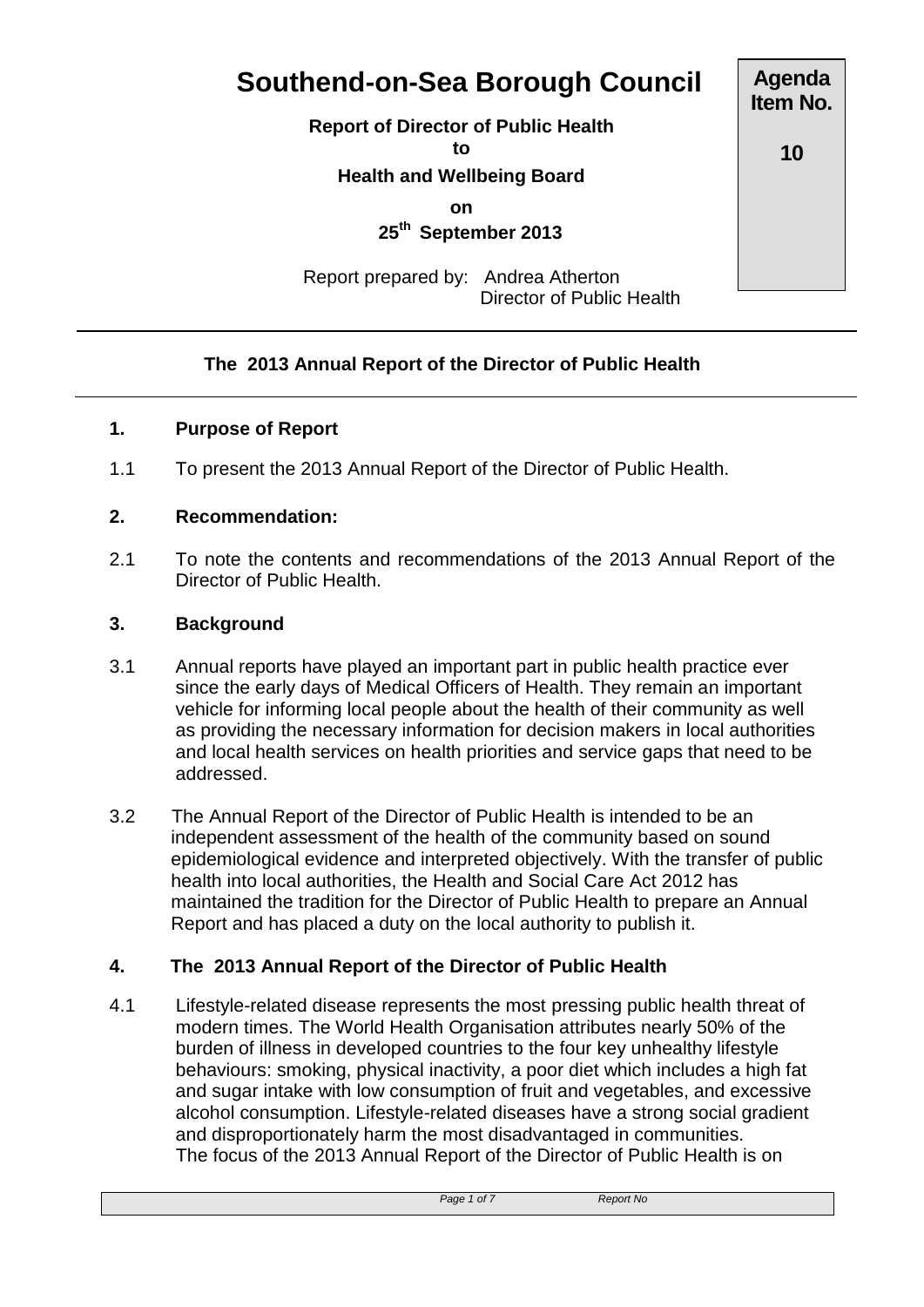tackling the key unhealthy lifestyle behaviours, and looks at their impact on the health of the local population and the actions being taken to address them. The report also includes a chapter on issues relating to sexual health, which is one of the mandated services for local authorities under the Health and Social Care Act 2012.

4.2 The report is divided into five chapters that consider the four unhealthy lifestyle behaviours and the topic of sexual health.

#### 4.3 **The Population of Southend**

The latest figures put the population of Southend at 174,838. This is expected to rise by 6.6% by 2021 to 186,399, with a 14% increase in those aged 65 and over. After age, deprivation is the largest predictor of health need. Southend has a higher proportion of people in the most deprived quintile (21.8%) than the national average.

- 4.4 The main causes of death in men and women are circulatory diseases and cancers. Premature deaths are defined those which occur under the age of 75, and are a more indicative measure of deaths that may be reduced through prevention or early intervention. They are also more indicative of the relationship between disadvantage and ill health.
- 4.5 In general there has been a gradual decline in the number of premature deaths from cancers in Southend, which reflects the national picture. However, premature deaths from lung cancer in women are showing less of a reduction compared to men. Smoking tobacco is the single biggest risk factor for lung cancer. The premature mortality rate from colorectal cancer in women has declined, the rate for men has been subject to greater levels of fluctuation. The causes of colorectal cancer include obesity, poor diet, physical inactivity, smoking and alcohol consumption.
- 4.6 Cardiovascular disease (CVD) is the most common cause of death in the UK. The majority of CVD deaths are from coronary heart disease (46%) and stroke (23%). The mortality rates from all circulatory diseases for men and women of all ages in Southend have continued to fall.

#### 4.7 **Smoking**

Smoking is the single biggest cause of ill health and premature death. Smoking tobacco releases over 4000 chemicals, 40 of which are harmful and include mercury, arsenic, formaldehyde and cadmium, which can cause cancer when inhaled. Nicotine is highly addictive and produces unpleasant withdrawal symptoms. This is one of the reasons why smokers find it hard to stop.

4.8 The prevalence of smoking has fallen over the last 40 years, with a slower rate of decline since 2007. The smoking prevalence of adults in Southend is currently estimated to be 22.4%, which is significantly higher than the England average (20%). People classified as routine and manual groups have a higher smoking prevalence compared to those in managerial and professional groups and are more likely to be heavier smokers.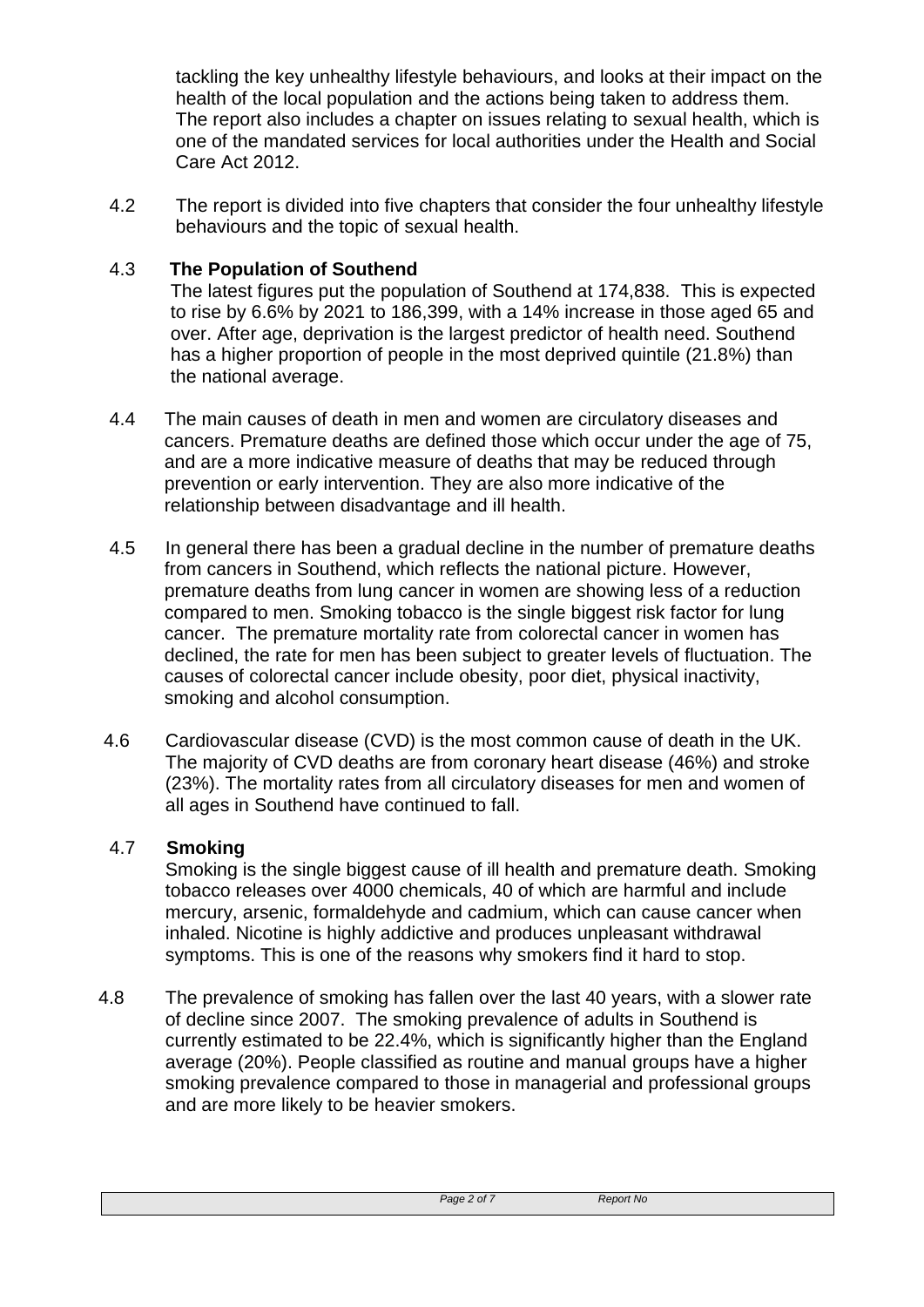- 4.9 Around 65% of smokers started their habit as a teenager. Younger smokers are more susceptible to the carcinogens in tobacco smoke and are three times more likely to die from lung cancer than those starting to smoke in their 20s. Smoking in pregnancy causes harm to the mother and unborn child, and may lead to a stillbirth, a low birth weight or death in early life.
- 4.10 There is a wide variety of initiatives at a national and local level to reduce smoking prevalence and reduce harm from smoking and exposure to second hand smoke. These include legislation on smoke free environments, age of sale and advertising and display of tobacco products. The Council now hosts the specialist South East Essex Stop Smoking Service and local residents can also access their GP and community pharmacies for help to stop smoking. Regulatory services in the Council have a targeted enforcement programme to reduce the amount of counterfeit and illegal smuggled tobacco products.

# 4.11 **Obesity, Physical Activity and Healthy Eating**

The World Health Organisation has described the world wide rapid rise in obesity levels as an 'epidemic', and regards childhood obesity as one of the most serious public health challenges for the 21<sup>st</sup> century.

- 4.12 Modelled estimates suggest that 24% of adults in Southend are obese, which is not significantly different to the national average of 24.2%. Modelled estimates suggest that 28.7% of adults in Southend eat the recommended 5 portions of fruit and vegetables per day.
- 4.13 The National Childhood Measurement Programme (one of the Council's mandated services) is the main data source for levels of overweight and obesity in children. Southend has a similar percentage in Reception (21.9%) and a higher percentage in Year 6 (36.85%) classified as obese or overweight compared to the England average. Overweight children are more likely to become overweight teenagers, who in turn have a 70% chance of becoming overweight or obese adults.
- 4.14 The high level of obesity in the population is a major public health concern. Being overweight or obese significantly increases the risk of developing and dying from cardiovascular disease. It is also strongly linked to the development of Type 2 diabetes. Overweight and obesity also increases the risk of liver disease and some cancers. Obese elderly people are at an increased risk of vascular dementia and Alzheimer's disease.
- 4.15 Physical activity contributes to healthy weight and also provides a number of other substantial health benefits. Only 21% of the population achieves the recommended level of 150 minutes each week of moderate intensity physical activity each week.
- 4.16 There is a complex interplay of social, psychological and environmental factors which affect what and how much people eat and how active they are. The Annual Report describes a wide variety of initiatives at a national and local level to increase levels of physical activity and to help people of all ages to achieve and maintain a healthy weight.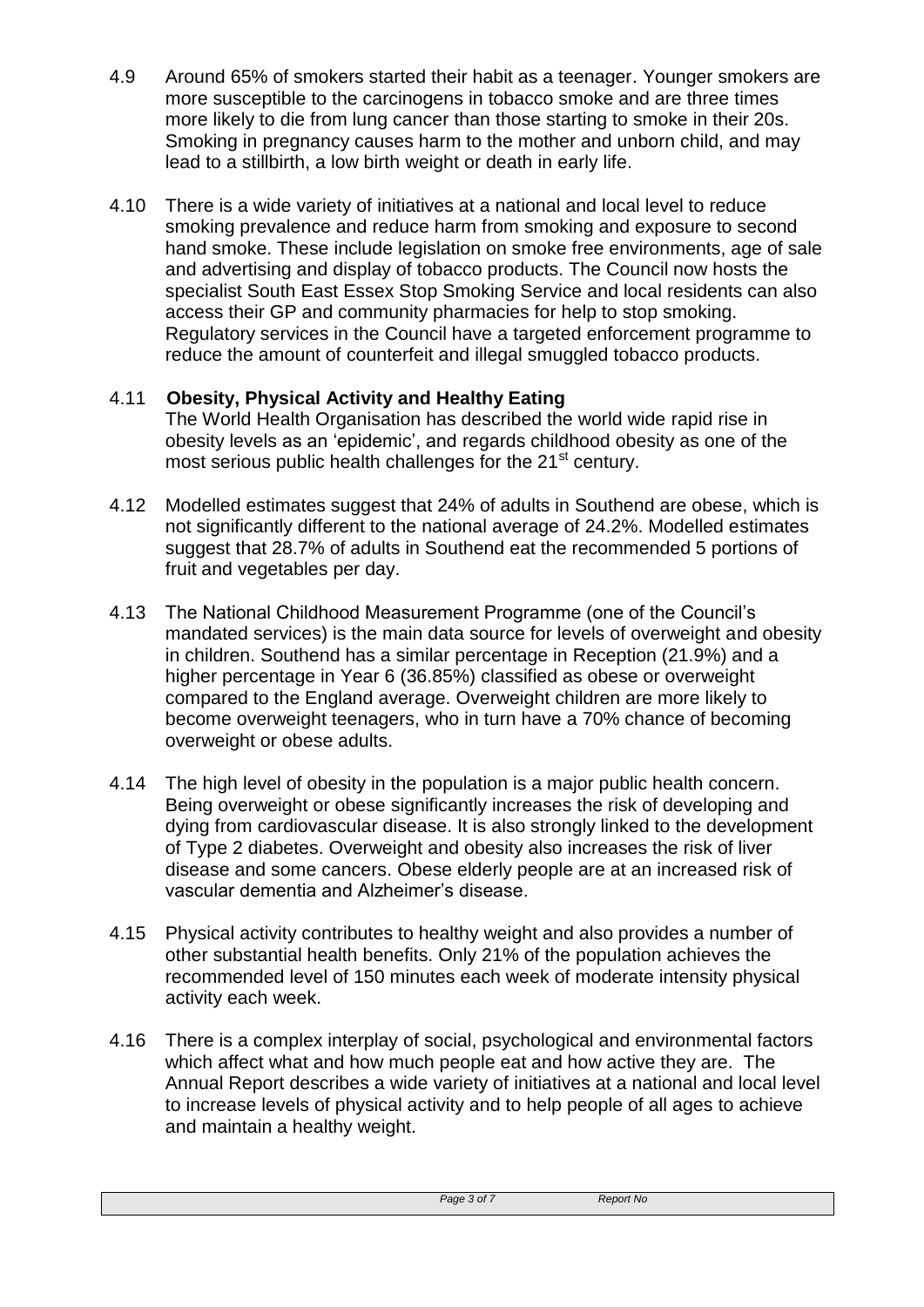# 4.17 **Alcohol**

Although alcohol consumption in the UK has declined since 2005, the exposure of the population to alcohol-related harm remains at a high level. The most recent statistics from the 2011 Health Survey for England demonstrate that the frequency of drinking increased with age and this was greater for men than for women. There has been a slight downward trend in binge drinking levels in England over the last 4 years. Similarly, the overall proportion of young people who do not drink is increasing. Those who do drink alcohol, however, are now drinking more.

- 4.18 Over one in five people in Southend aged over 16 years are drinking at hazardous levels and 7.2% are drinking at harmful levels with consequences for their health. Alcohol kills thousands of men and women in the UK every year. Around two thirds of deaths directly related to alcohol are from liver disease. In Southend mortality rates from chronic liver disease in males and females are higher than the England average.
- 4.19 Alcohol-specific (i.e. wholly caused by alcohol use, such as alcoholic liver disease) hospital admissions in Southend for men and women are lower than the England average. However, alcohol-attributable hospital admissions, which includes conditions that are partially attributable to alcohol, are higher than the England average for men and women. There has been an upward trend in alcohol-attributable hospital admissions for men and women over the last 5 years in Southend and nationally.
- 4.20 Alcohol misuse has a wider impact on society, including alcohol related crime, anti-social behaviour and violence. It can also impact on family and social networks leading to marriage breakdown, poverty, loss of employment and child abuse. It is estimated that alcohol misuse costs society £21 billion a year.
- 4.21 The Annual Report describes a variety of national and local initiatives to reduce the impact of alcohol misuse on the individual and society. These include access to alcohol, price, legislation and regulation, and initiatives around the night time economy.

# 4.22 **Sexual Health**

In 2012, the total number of new cases of sexually transmitted infections (STIs) diagnosed in England through Genito-urinary Medicine (GUM) clinics and community based settings increased by 5%. There are however, some limitations to comparing with data from previous years due to changes in surveillance and data collection methodology. Of the new cases the most common STIs were chlamydia, genital warts, genital herpes and gonorrhoea. This is reflective of the situation in Southend.

4.23 In 2011, there were 281 people in Southend diagnosed as living with HIV infection. With a rate of 2.76 cases per 1000 population aged 15-59, Southend is considered to be a high prevalence area. More people were diagnosed late with HIV in Southend in 2011, compared nationally (58% and 47%). Local action is being taken to tackle this and the offer and uptake of an HIV test in GUM clinic attendees is high (93% and 80% respectively).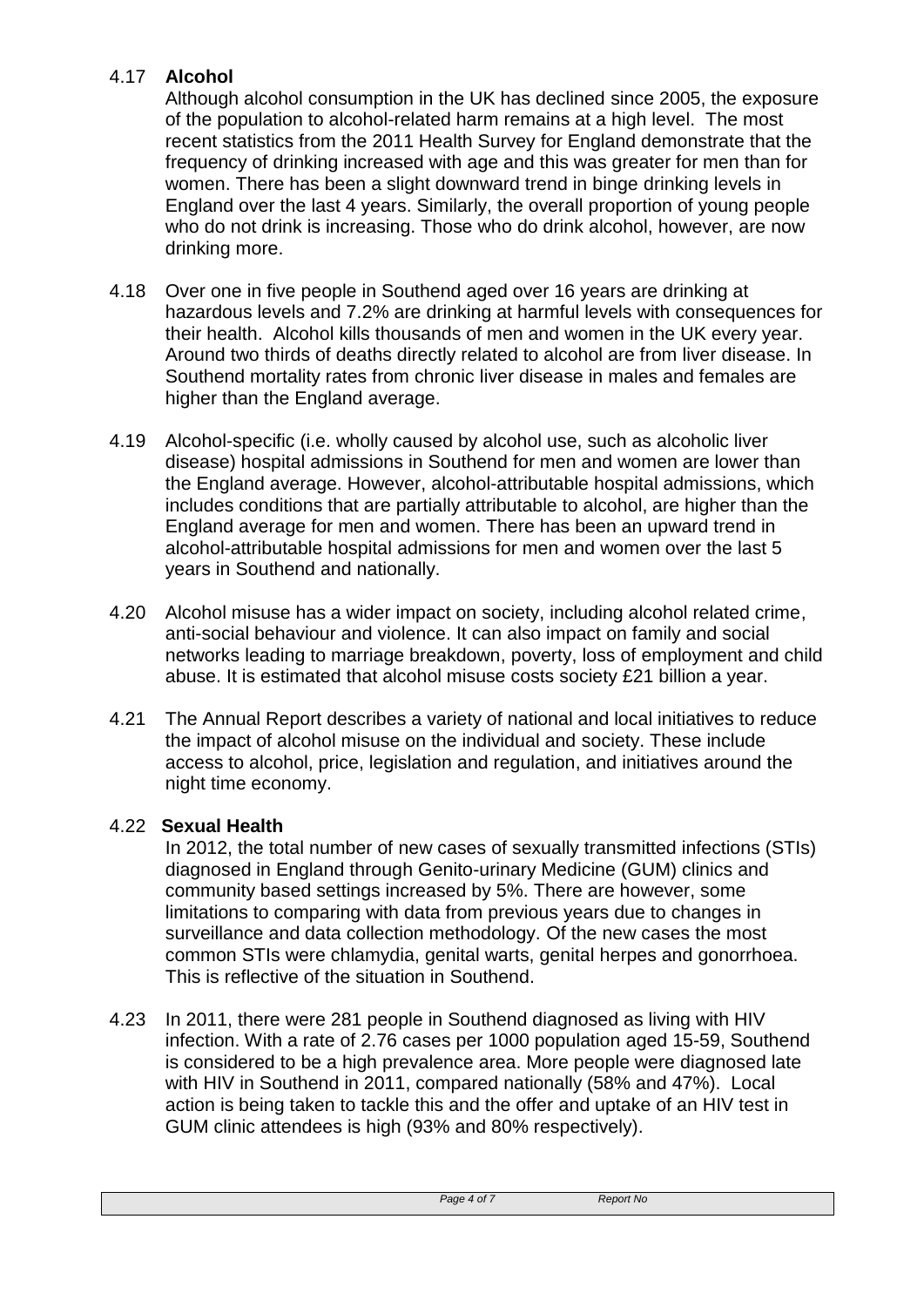- 4.24 The unintended teenage pregnancy rate in Southend has reduced by 27% in the ten years to 2011, but still remains above the national average.
- 4.25 The Annual Report describes the range of services in Southend to provide contraceptive advice and testing for STIs and their management.

### **5.0 Reasons for Recommendations**

5.1 From  $1<sup>st</sup>$  April 2013, the Council has a statutory duty to improve the health of the population. Tackling unhealthy lifestyle behaviours will help to reduce the burden of lifestyle diseases and lead to improved population health.

### **6.0 Corporate Implications**

- 6.1 Contribution to Council's Vision & Corporate Priorities Tackling unhealthy lifestyle behaviours will lead to improved health and wellbeing. A healthy population will reduce demands on services and provide a healthier workforce to contribute to the economic prosperity of the borough.
- 6.2 Financial Implications Whilst there are no financial implications arising directly from the contents of this report, the Annual Public Health Report should influence future prioritisation and allocation of resources.
- 6.3 Legal Implications There are no legal implications arising directly from this report.
- 6.4 People Implications None.
- 6.5 Property Implications None.
- 6.6 Consultation Not required.
- 6.7 Equalities and Diversity Implications The Annual Public Health Report provides evidence that whole population health needs are assessed and considered.
- 6.8 Risk Assessment A risk assessment will be undertaken of individual initiatives to tackle the key issues highlighted in the report.
- 6.9 Value for Money No implications.
- 6.10 Environmental Impact No implications.

# **7.0 Appendices**

Appendix 1: Summary of recommendations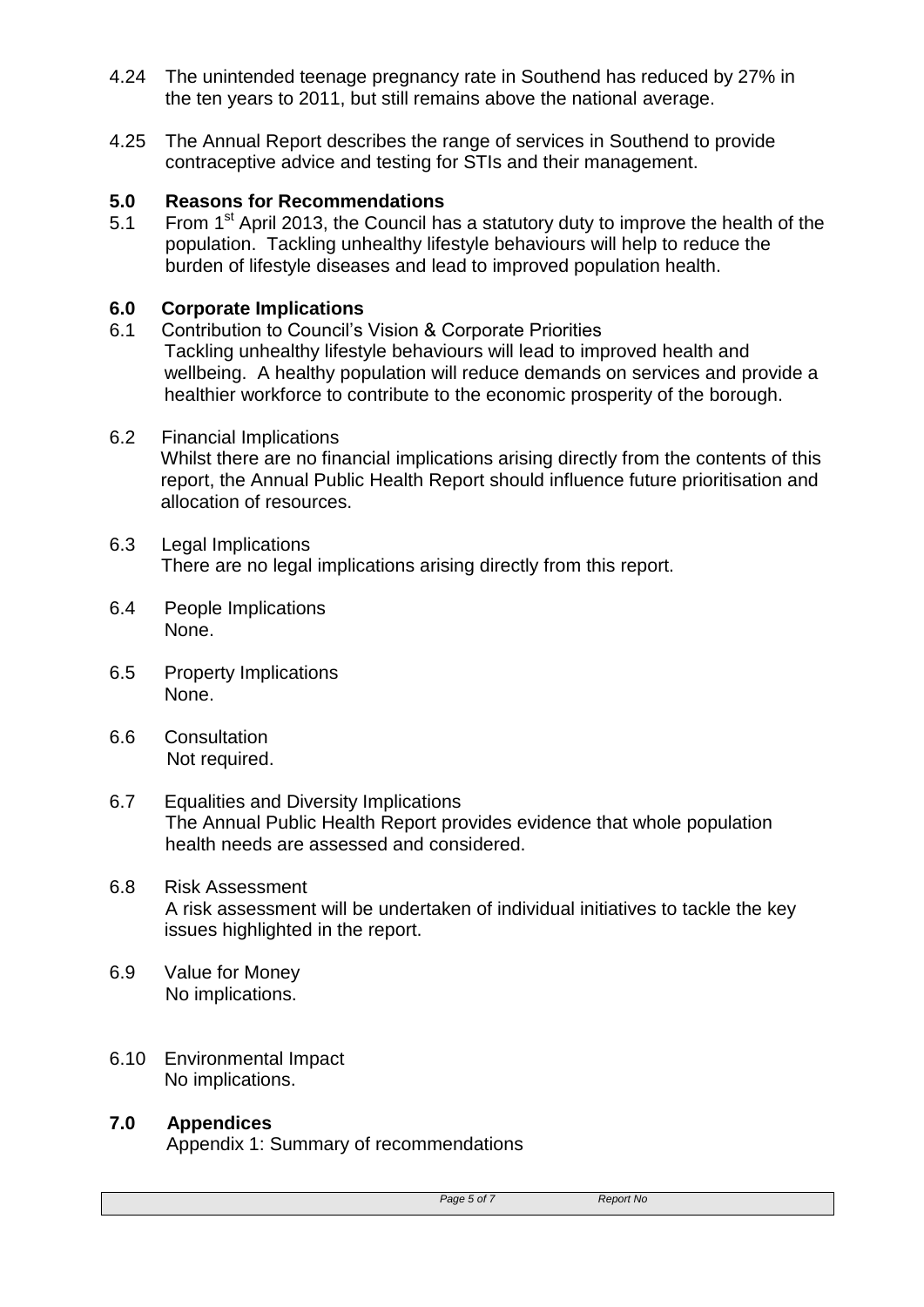# **Appendix 1: Summary of recommendations**

# **Smoking**

- Increase awareness of dangers of second hand smoke and encourage parents to protect their families by making homes and cars smoke free
- Ensure clear referral pathways are in place for women who are trying to conceive, those women who are pregnant women and their partners, to help them access effective support to stop smoking
- Ensure all providers commissioned to deliver services to the public on behalf of Southend-on-Sea Borough Council have in place appropriate policies to protect workers and visitors from the effects of tobacco smoke
- Develop clear protocols and pathways for local health visiting and school nursing services to support the identification and referral of parents who smoke to Stop Smoking Services
- Ensure staff with a front facing role in local public sector organisations (benefits, housing, social care, parks, highways, leisure) receive training in brief advice so they are able to signpost smokers to appropriate support (Making Every Contact Count)

# **Obesity, Physical Activity and Healthy Eating**

- Develop a Southend obesity strategy
- Develop new approaches to improve breastfeeding initiation and continuation rates
- Increase emphasis on healthy eating and active play in Early Years
- Work with Southend CCG, social care and maternity services to commission adult weight management services including support for obese pregnant women
- Increase uptake of NHS Health Checks and referral to appropriate riskmanagement services, particularly in those communities at greatest risk
- Develop a local public health responsibility deal and network to share best practice and promote healthy eating, increased physical activity and reduced alcohol consumption, all of which can promote a healthy weight
- Continue to deliver population-wide programmes to encourage active play for young children and active lifestyles for older children and adults

# **Alcohol**

- A multi-agency group should be formed to refresh the Southend-on-Sea Alcohol Harm Reduction Strategy and identify partnership actions to tackle alcohol related harm
- Sexual health services should provide information that highlights the link between alcohol consumption and poor sexual health outcomes and signpost sources of useful advice on drinking sensibly. They should provide clear information about self-